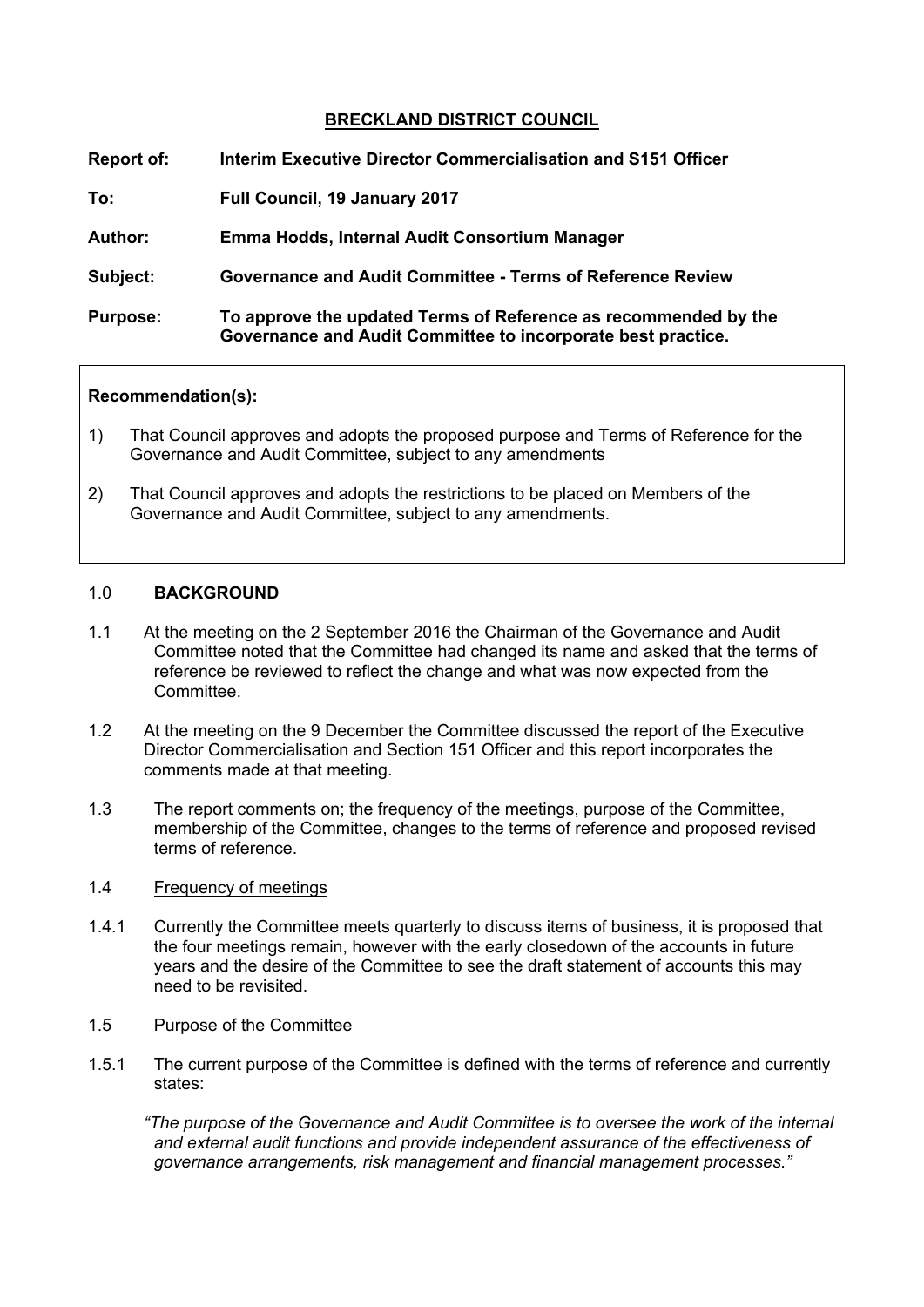1.5.2 It is proposed that these are amended as follows to cover the breadth of the role of the Committee and to reflect the best practice requirements;

"*The purpose of the Governance and Audit Committee is to monitor governance, risk management and internal control arrangements at the Council, to provide independent assurance that these are effective and efficient. This is achieved through key regular items received by the Committee in relation to, but not limited to; internal and external audit, key finance items, governance reviews and strategic risk management reporting*".

1.5.3 The Governance and Audit Committee plays a key role in overseeing the Council's governance, risk management and internal controls at a corporate level. Operational matters are scrutinised by the Council's Overview and Scrutiny Commission.

#### 1.6 Membership of the Committee

- 1.6.1 Current membership is six members, politically balanced, and two lay members, it is not proposed to change this. However there is no restriction on membership to this Committee, and it is recommended to consider introducing this in line with other Councils and best practice guidance. The proposed restrictions will be noted within the proposed terms of reference.
- 1.6.2 Ultimately members on the Governance and Audit Committee must be independent enough from the Executive function i.e. Cabinet to be able to objectively review the items received for consideration.
- 1.6.3 The restrictions to the membership of the Governance and Audit Committee are recommended as follows:
	- Cabinet members do not serve on the Governance and Audit Committee;
	- The Chairman of the Governance and Audit Committee does not also serve on the Scrutiny Committee and;
	- No more than two members can also sit on Scrutiny Committee.
- 1.6.4 It should also be formally recorded that the lay members of the Governance and Audit Committee are full members, albeit without the ability to vote, of this Committee and are privy to all reports received.

#### 1.7 Changes to the terms of reference

- 1.7.1 The current terms of reference of the Committee are attached at Appendix A to this report.
- 1.7.2 Some of the wording has been slightly amended to make the reference more specific but there has been no change to the meaning inferred within these references/
- 1.7.3 The specific changes are as follows:
	- $\bullet$  "To consider and approve the external audit fee."  $-$  this has always caused much discussion as to whether the Committee can approve this and what would happen if we disagreed the fee. With the upcoming activity to procure the new external audit contracts and the updated standards that need to be followed this has been removed from the terms of reference. The charge for external audit will be set through the national procurement activity.
	- "To monitor the effective development and operation of risk management in the Council" – it has been made clear in the proposed terms of reference the focus that is required by the Committee in this regard as follows: "To review the strategic risks that the Councils faces and ensure that these are being appropriately managed, monitored and mitigated."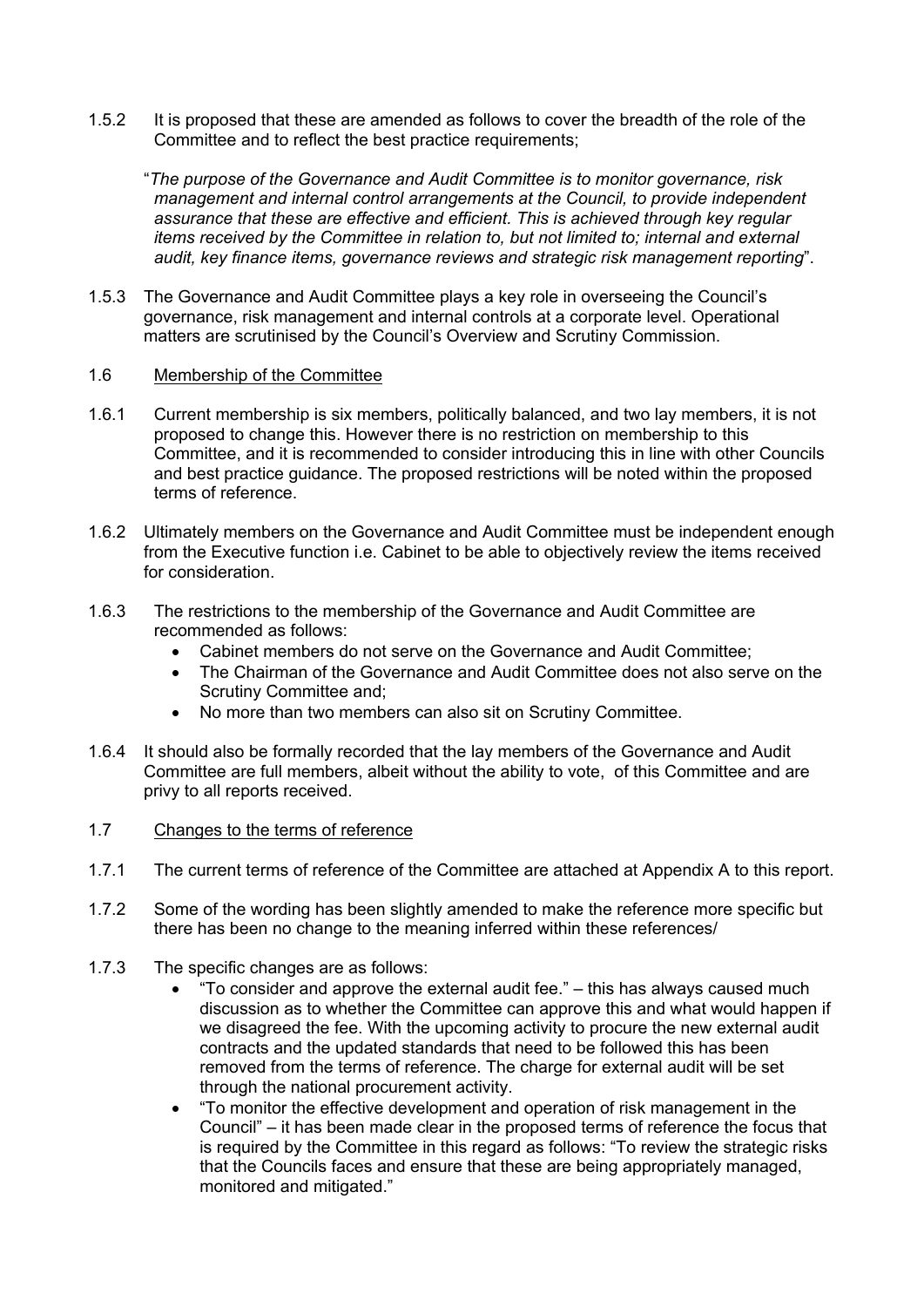- The terms of reference have also been displayed slightly differently to make it clear which areas terms refer to; internal audit, external audit, accounts / finance, risk management and governance.
- 1.8 Proposed (revised) terms of reference
- 1.8.1 In light of the changes mentioned above the proposed terms of reference are attached at Appendix B to this report.

# 2.0 **OPTIONS**

- 2.1 To review the terms of reference in light of the comments made at the September meeting.
- 2.2 To do nothing; this was not chosen as an option as the Committee has requested the review.

# 3.0 **REASONS FOR RECOMMENDATION(S)**

3.1 The terms of reference of the Committee have been reviewed to ensure that best practice is followed and that comments made by Members and Officers can be incorporated into the review.

# 4.0 **EXPECTED BENEFITS**

4.1 That the revised terms of reference for the Committee will ensure that best practice continues to be followed by the Committee and that these are more reflective of the work undertaken by the Committee.

# 5.0 **IMPLICATIONS**

# 5.1 **Constitution & Legal**

5.1.1 Amendments will be needed to the Constitution if the proposed terms of reference are approved by Full Council.

# 5.2 **Corporate Priorities**

5.2.1 The Governance and Audit Committee, though the report that it receives, ensures that Officers outcomes and actions help the Council to meet its Corporate Priorities.

# 5.3 **Reputation**

5.3.1 By following best practice the Governance and Audit Committee ensures that the reputation of the Council remains high.

# 5.4.1 **Risk Management**

5.4.1 Risk Management is a key consideration in of the Committee, through many of the reports it receives.

# 6.0 **ACRONYMS**

6.1 CIPFA – The Chartered Institute of Public Finance and Accountancy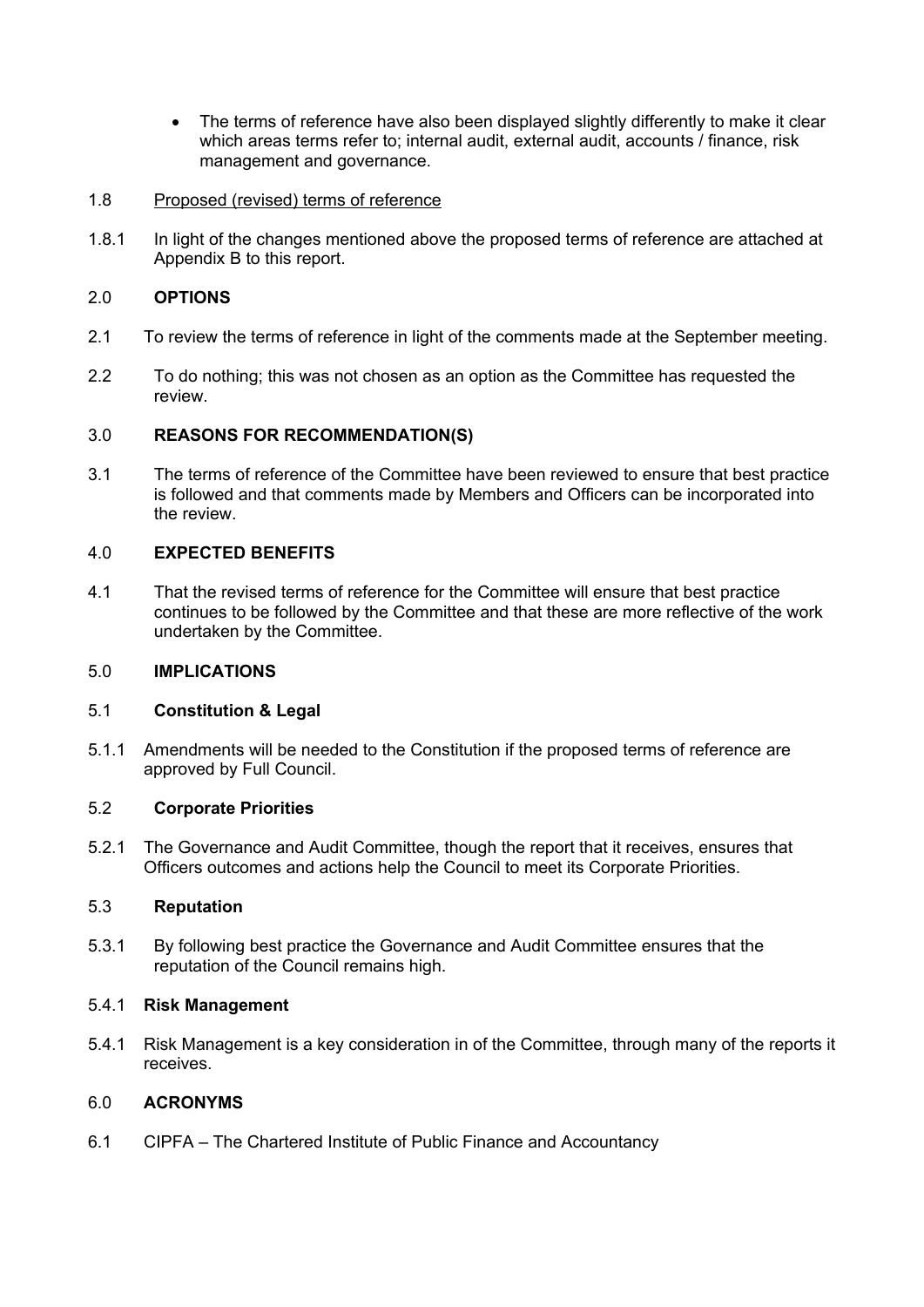| <b>Background papers:-</b>                | None                                                          |
|-------------------------------------------|---------------------------------------------------------------|
|                                           |                                                               |
| <b>Lead Contact Officer</b>               |                                                               |
| Name and Post:                            | Emma Hodds Internal Audit Consortium Manager                  |
| Telephone Number:                         | 01508 533791                                                  |
| Email:                                    | ehodds@s-norfolk.gov.uk                                       |
|                                           |                                                               |
| <b>Key Decision:</b>                      | No.                                                           |
| <b>Exempt Decision:</b>                   | No.                                                           |
|                                           |                                                               |
| This report refers to a Mandatory Service |                                                               |
| Appendices attached to this report:       |                                                               |
| Appendix A                                | Current Terms of Reference for Governance and Audit Committee |

Appendix B **Proposed Terms of Reference for Governance and Audit Committee**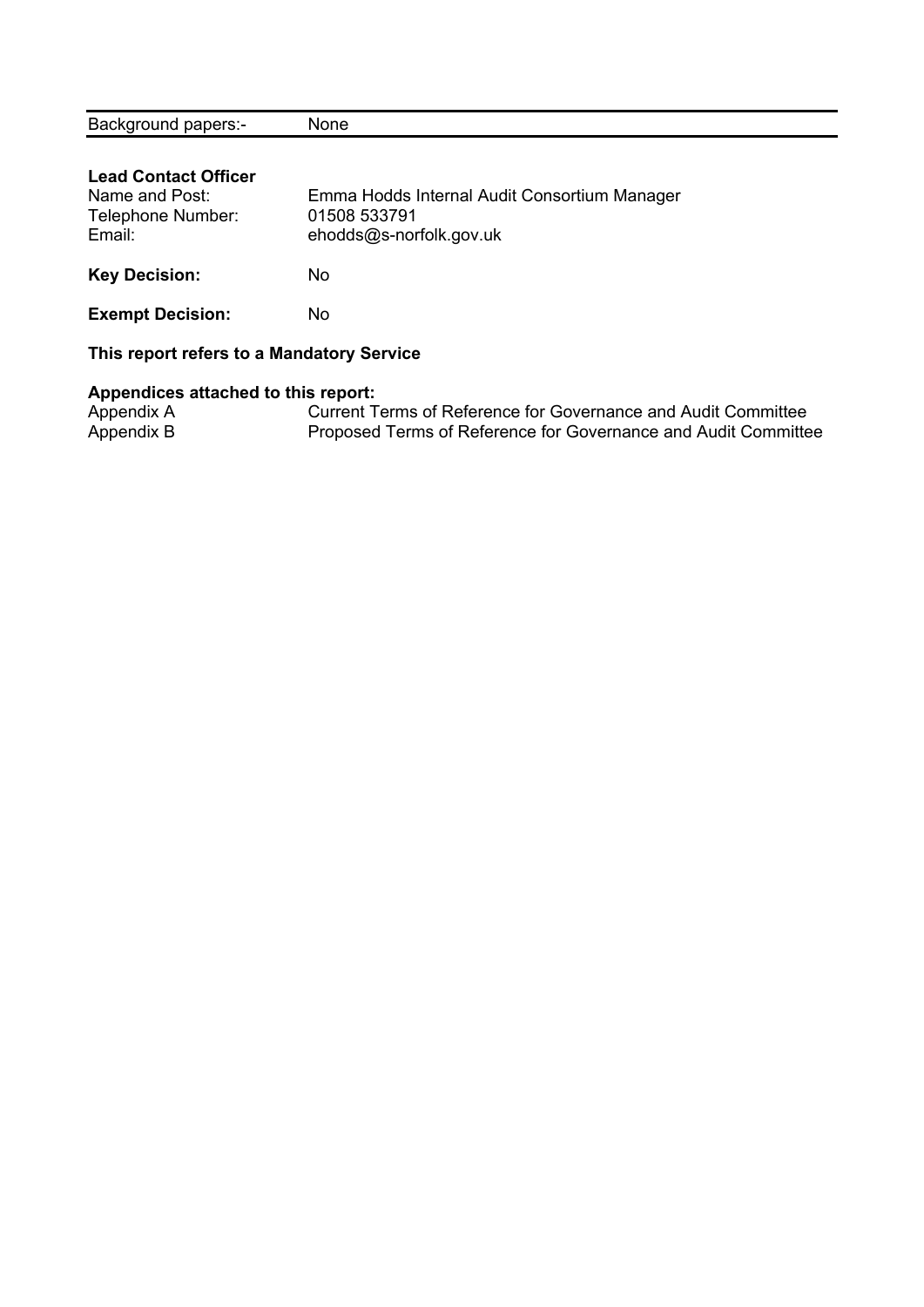# **Appendix A - Current Terms of Reference for Governance and Audit Committee**

# **(6 Members and 2 substitutes politically balanced) Plus 2 nonvoting Lay Advisors (appointed by the Committee)**

### **(Quorum 3)**

Delegations 16 -19 do not apply to the Lay Advisors

1. To consider and approve the external audit fee.

2. To consider and approve annually the Internal Audit Strategic and Annual Plans and the audit plans of the External Auditor, and to monitor subsequent performance against these plans.

3. To consider Internal and External Audit reports and letters, including the Annual Letters and reports.

4. To comment on the scope and depth of Internal and External Audit work in addressing the authority's significant risks, and reviewing the authority's programme and processes for achieving value for money.

5. To commission ad-hoc work from Internal and External Audit.

6. To satisfy itself that the system of internal control has operated effectively throughout the year.

7. To consider and comment upon the effectiveness of the system of internal and external audit.

8. To review the Council's arrangements to counter fraud and corruption.

9. To consider the extent of the Council's compliance with its own and other published financial standards and controls.

10. To review and approve the Annual Statement of Accounts.

11. To monitor the effective development and operation of Risk Management in the Council.

12. To make a formal annual report on the Committee's work and performance during the year to full Council.

13 To hold annual private discussions with the Head of Internal Audit and the External Audit to review working relationships with Auditees,etc.

14. To assess the Committee's own effectiveness on an annual basis.

15. To implement and monitor the Council's Treasury Management Strategy and Policies.

(The following do not apply to lay advisors)

16. The promotion and maintenance of high standards of conduct within the Council.

17. To advise the Council on the adoption or revision of its Code of Conduct and its arrangements for dealing with complaints against Members.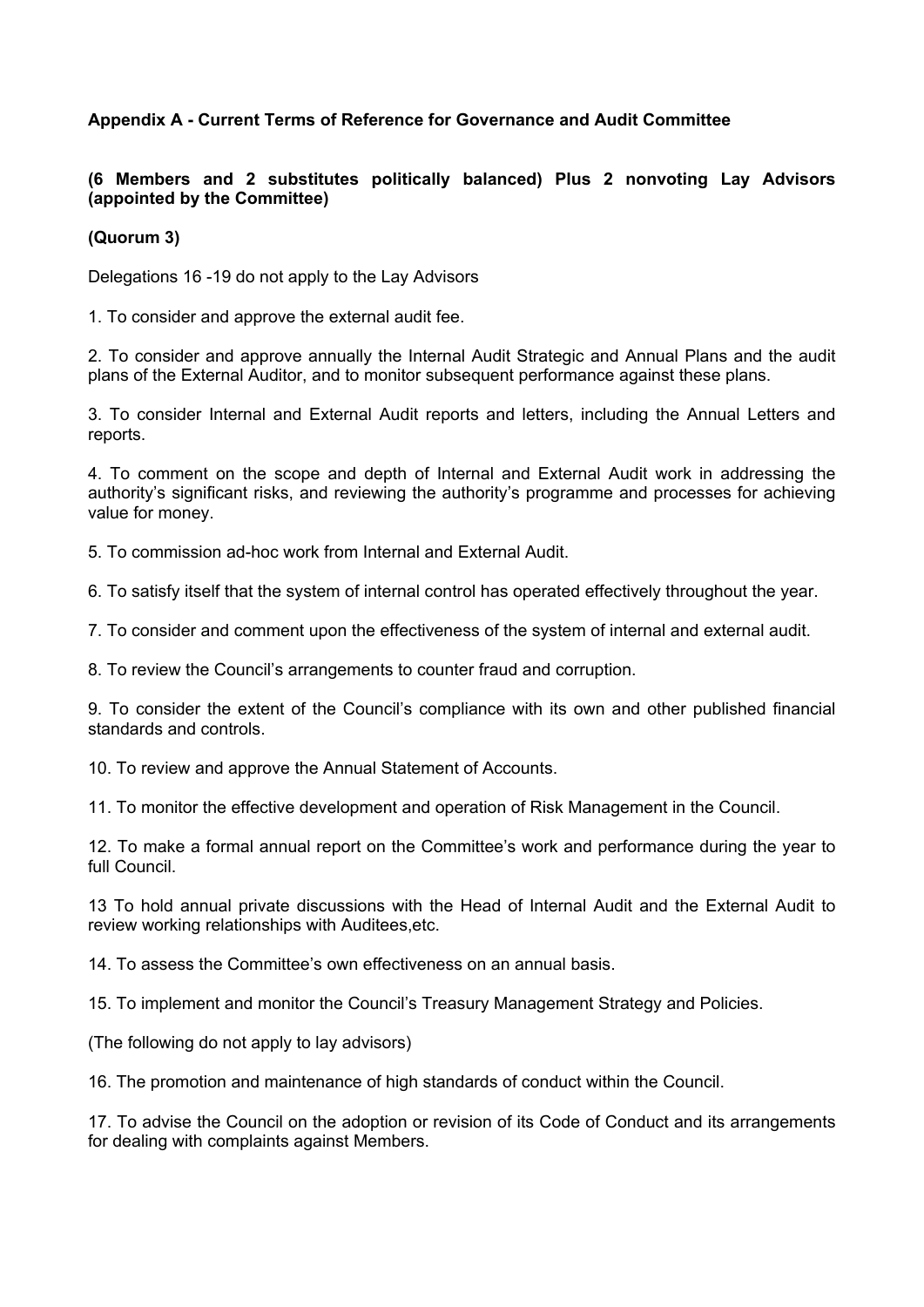18. To monitor and advise the Council on the operation of its Code of Conduct in the light of best practice or changes in legislation.

19. Functions relating to standards of conduct of members under the adopted arrangements. The Monitoring Officer will constitute a Hearing Panel comprising 3 member of the Audit Committee when necessary to deal with hearings arising from standards issues under the adopted arrangements.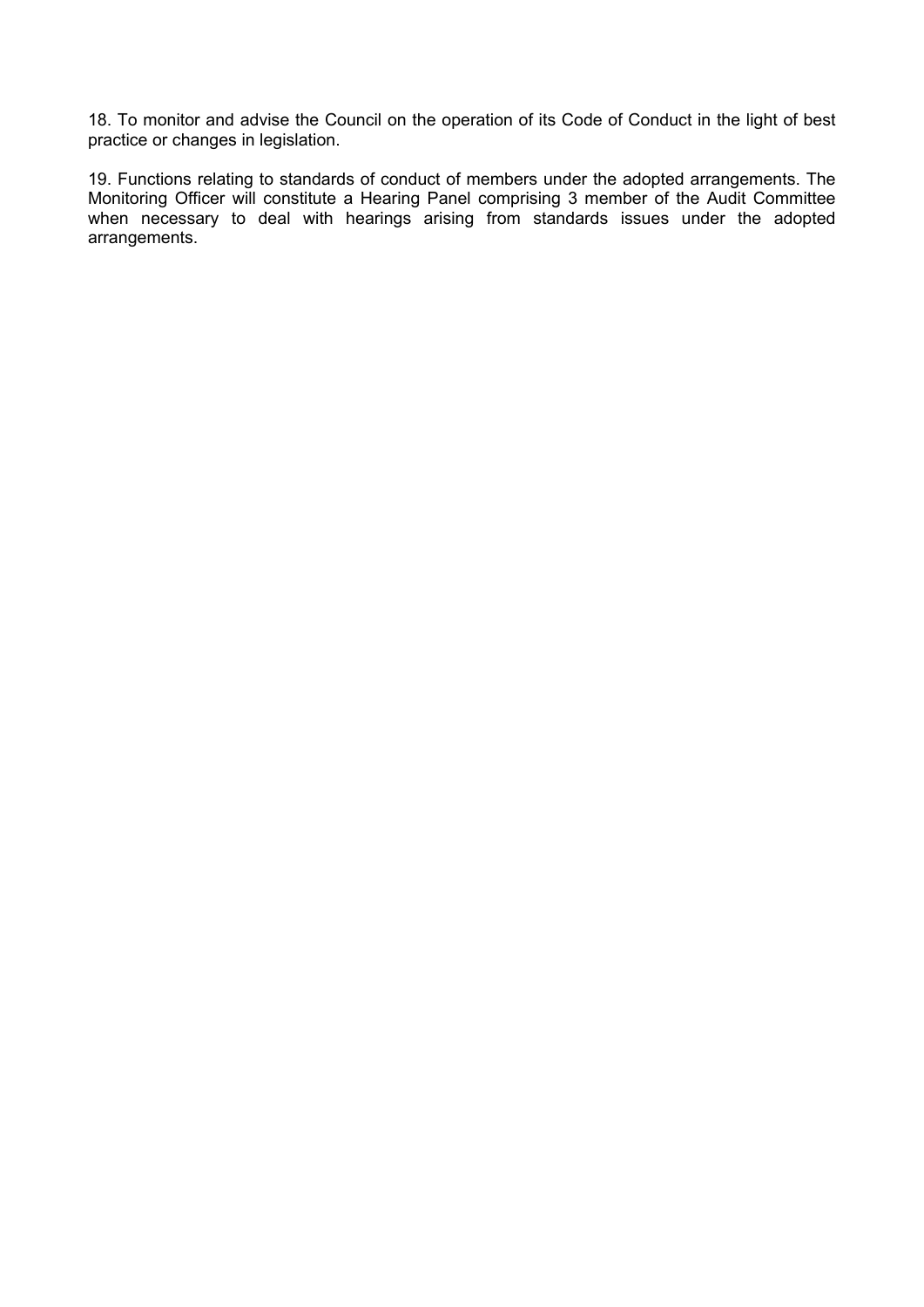# **Appendix B - Proposed Terms of Reference for Governance and Audit Committee**

The purpose of the Governance and Audit Committee is to monitor governance, risk management and internal control arrangements at the Council, to provide independent assurance that these are effective and efficient.

This is achieved through key regular items received by the Committee in relation to, but not limited to; internal and external audit, key finance items, governance reviews and strategic risk management reporting.

#### **Internal Audit**

To consider and approve annually the Internal Audit plan of work, considering the scope and depth of the work in addressing the Council's significant risks and issues.

To consider the outcomes of the internal audit plan of work and to monitor management's progress in implementing agreed audit recommendations.

To consider and approve the Annual Report and Opinion of the Head of Internal Audit, ensuring that the systems of internal control, governance and risk management have been effective and efficient over the course of the year.

To consider the performance of the internal auditors in relation to the adherence to the Public Sector Internal Audit Standards.

#### **External Audit**

To consider annually the External Audit plan of work.

To consider External Audit reports and letters.

#### **Accounts / Finance**

To consider the extent of the Council's compliance with its own and other published financial statements and controls.

To review and approve the annual Statement of Accounts and the Annual Governance Statement contained therein.

To approve the Council's Treasury Management Strategy & Policy and subsequent performance against this.

#### **Risk Management**

To review the strategic risks that the Councils faces and ensure that there are being appropriately managed, monitored and mitigated.

#### **Governance**

To review the Council's arrangements for governance, with particular regard to the Local Code of Corporate Governance.

To review the Council's arrangements to counter fraud and corruption, with particular regard to the policies on: Counter Fraud, Whistleblowing and Money Laundering.